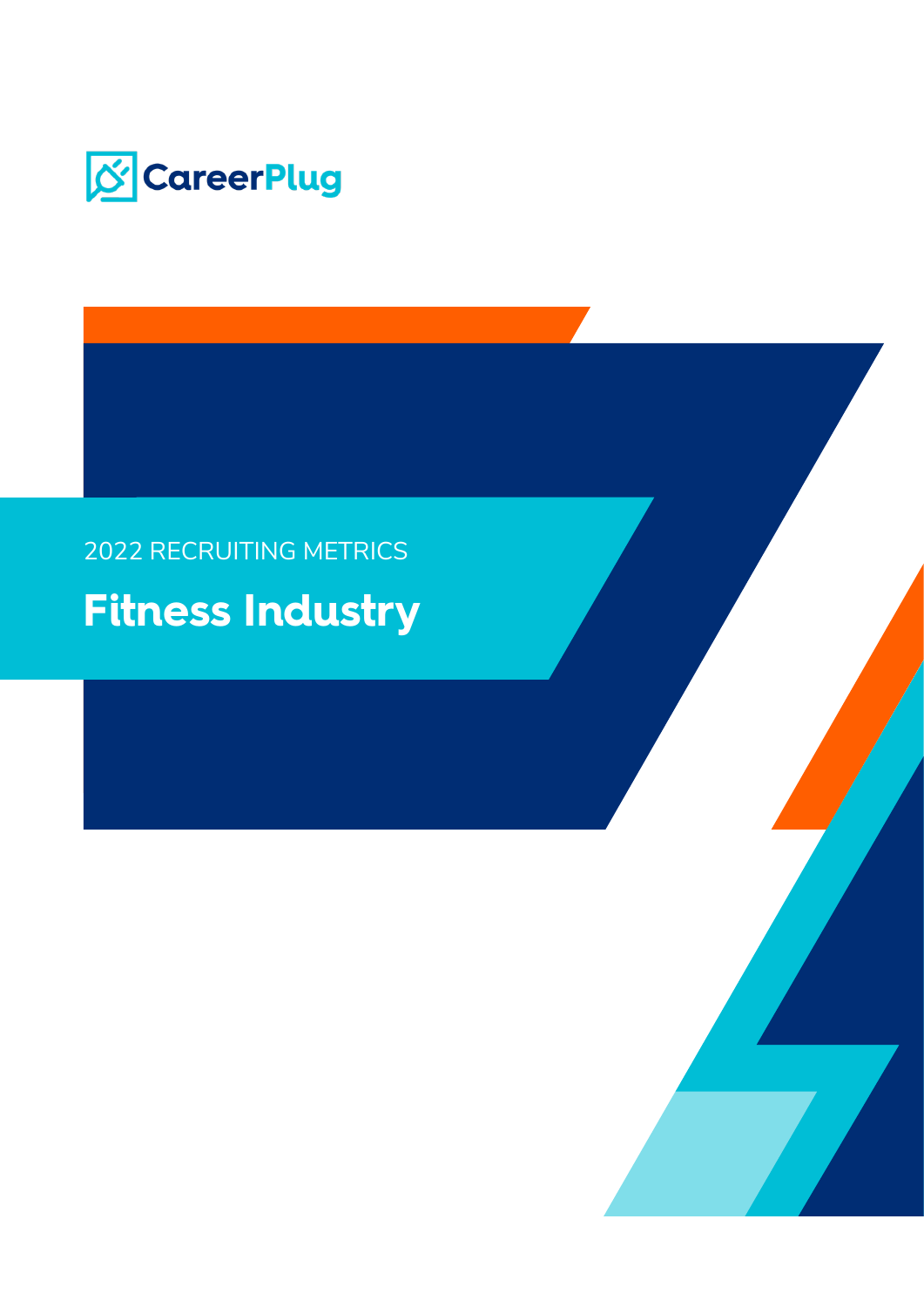## **Hiring Benchmark Metrics Defined**

**Views Per Job**  *How many views a job posting gets*

**Applicants Per Job** *The number of applicants received divided by the number of jobs posted*

**Applicants Per Hire** *How many applicants were received to make one hire* 

**Average Days to Contact** *The number of days it took to contact an applicant, starting from the minute the applicant applied*

**Average Days to Contact Hire** *The number of days it took to contact an applicant who became a hire*

**Average Days to Hire** *The number of days it took to hire an applicant, starting from the minute the applicant applied*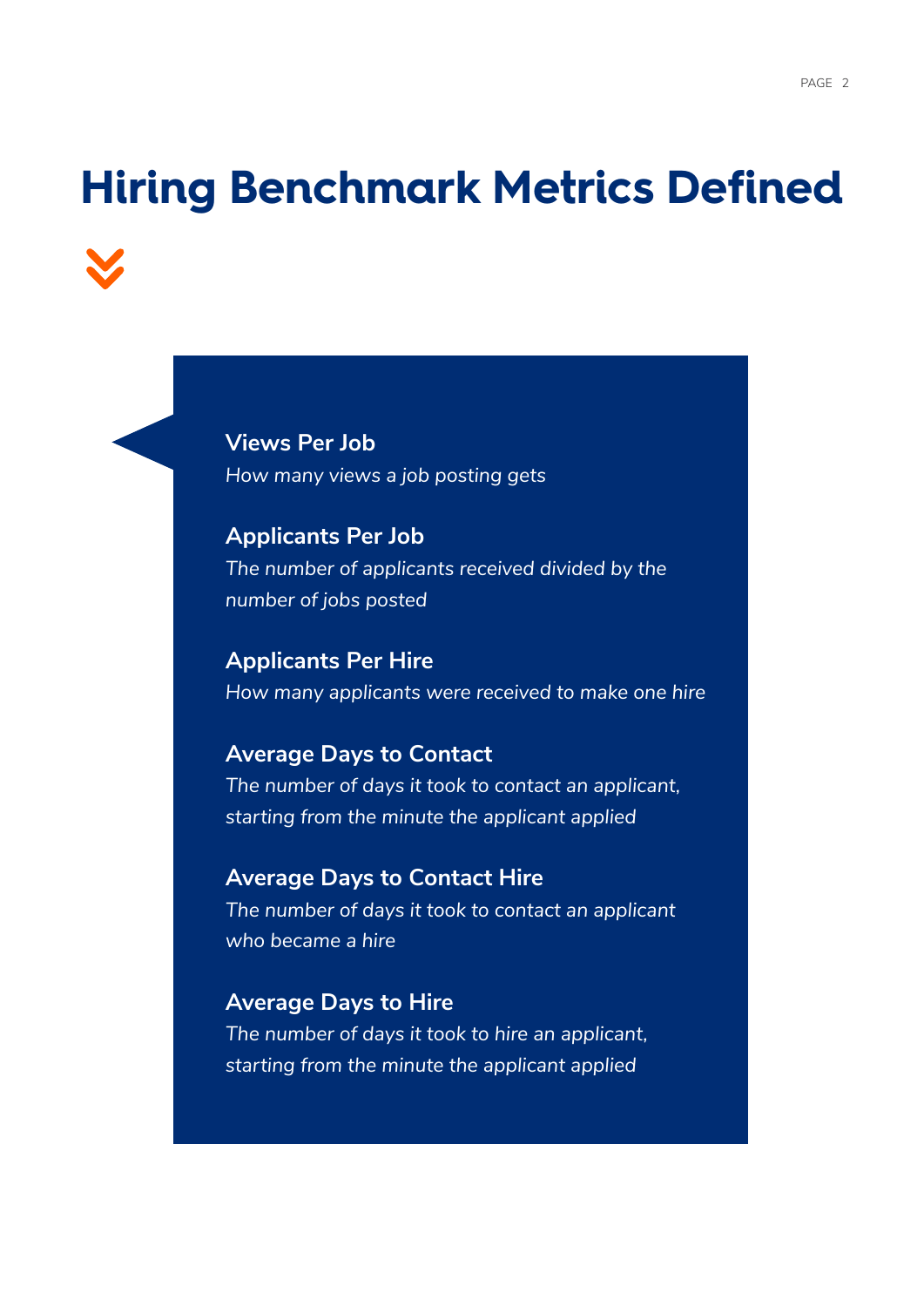# **Conversion Rate Metrics Defined**



#### **View-to-Applicant Conversion Rate**

*How many views of a job posting turn into applications*



#### **Applicant-to-Interview Conversion Rate**

*How many applications turn into interview invitations*



#### **Interview-to-Hire Conversion Rate**

*How many interview invitations turn into hires*

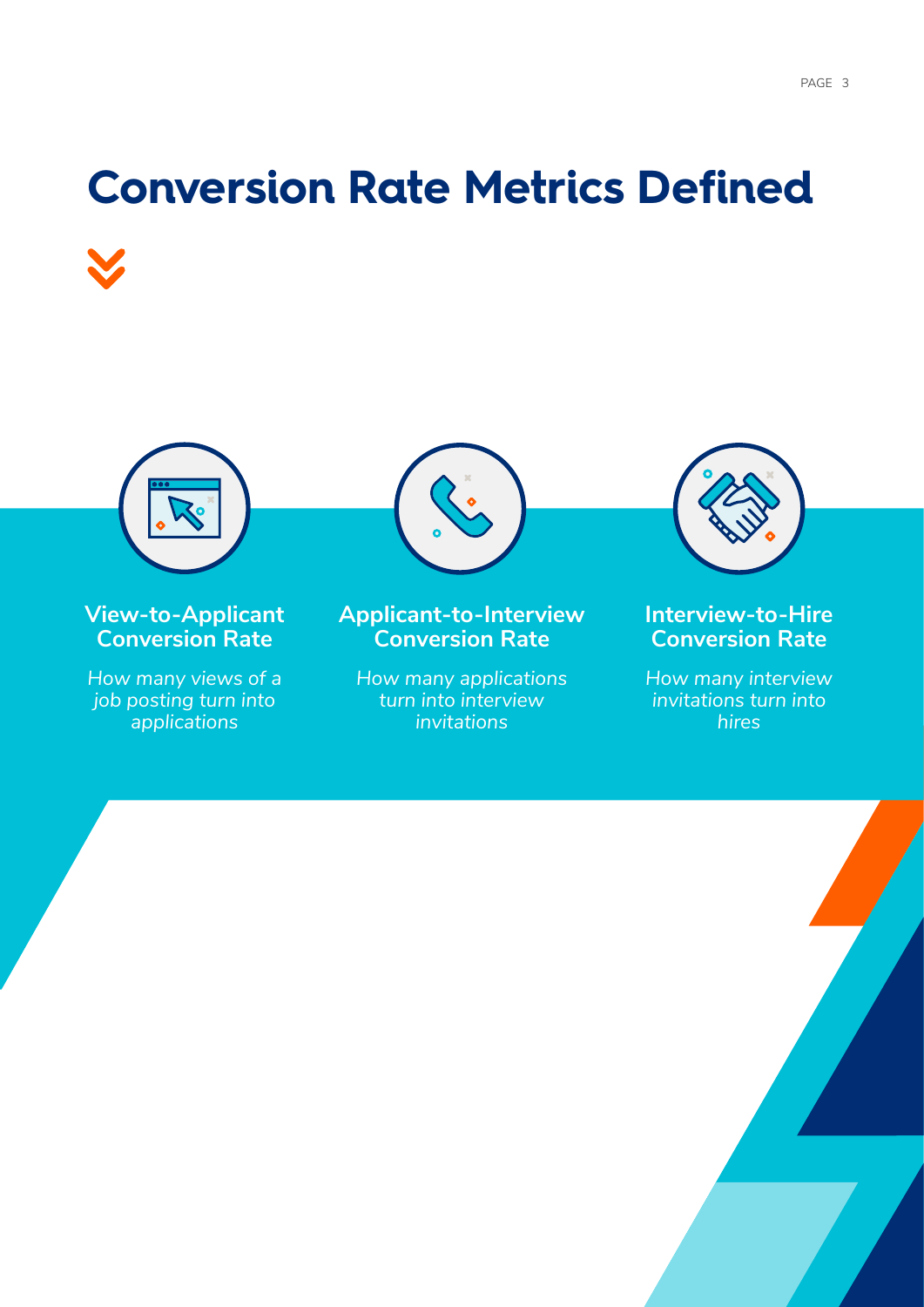## **Fitness Industry**

#### **BENCHMARK DATA THE BEST TIME TO HIRE**

- **• Views Per Job**: 1369
- **• Applicants Per Job**: 33
- **• Applicants Per Hire**: 71
- **• Average Days to Contact**: 13.8
- **• Average Days to Contact Hire**: 7.8

Applicants Per Job, % of Average Percentage of Total Hires Made

**• Average Days to Hire**: 24.3

In a typical year, fitness businesses see a huge spike in applicants in **January**, and 2021 was no exception. While applicants were most active in January, fitness employers actually did the least of their hiring in January, meaning that they missed out on the peak applicant volume for the year.



#### **APPLICANT SOURCES**

Company careers pages are responsible for nearly half of all hires despite only bringing in 24% of applicants. Compare that to job boards, which bring in 71% of applicants, but convert to hires at a much lower rate, resulting in only 42% of hires overall. Fitness employer careers pages remain the highest performing of any industry in our study, year after year.

| <b>SOURCE</b>         | <b>JOB BOARDS</b> | <b>SPONSORED</b><br><b>JOB ADS</b> | <b>CAREERS PAGE</b> | <b>CUSTOM</b><br><b>SOURCE*</b> | <b>REFERRAL</b> |
|-----------------------|-------------------|------------------------------------|---------------------|---------------------------------|-----------------|
| % of Applicants       | 71%               | 4%                                 | 24%                 | $<1\%$                          | $< 1\%$         |
| % of Hires            | 42%               | 4%                                 | 49%                 | 3%                              | 2%              |
| % of Applicants Hired | $1\%$             | 1%                                 | 3%                  | 17%                             | 12%             |

*\*Custom source: A source to which an employer manually shared a job posting (industry job board, local university, Craigslist, etc.)*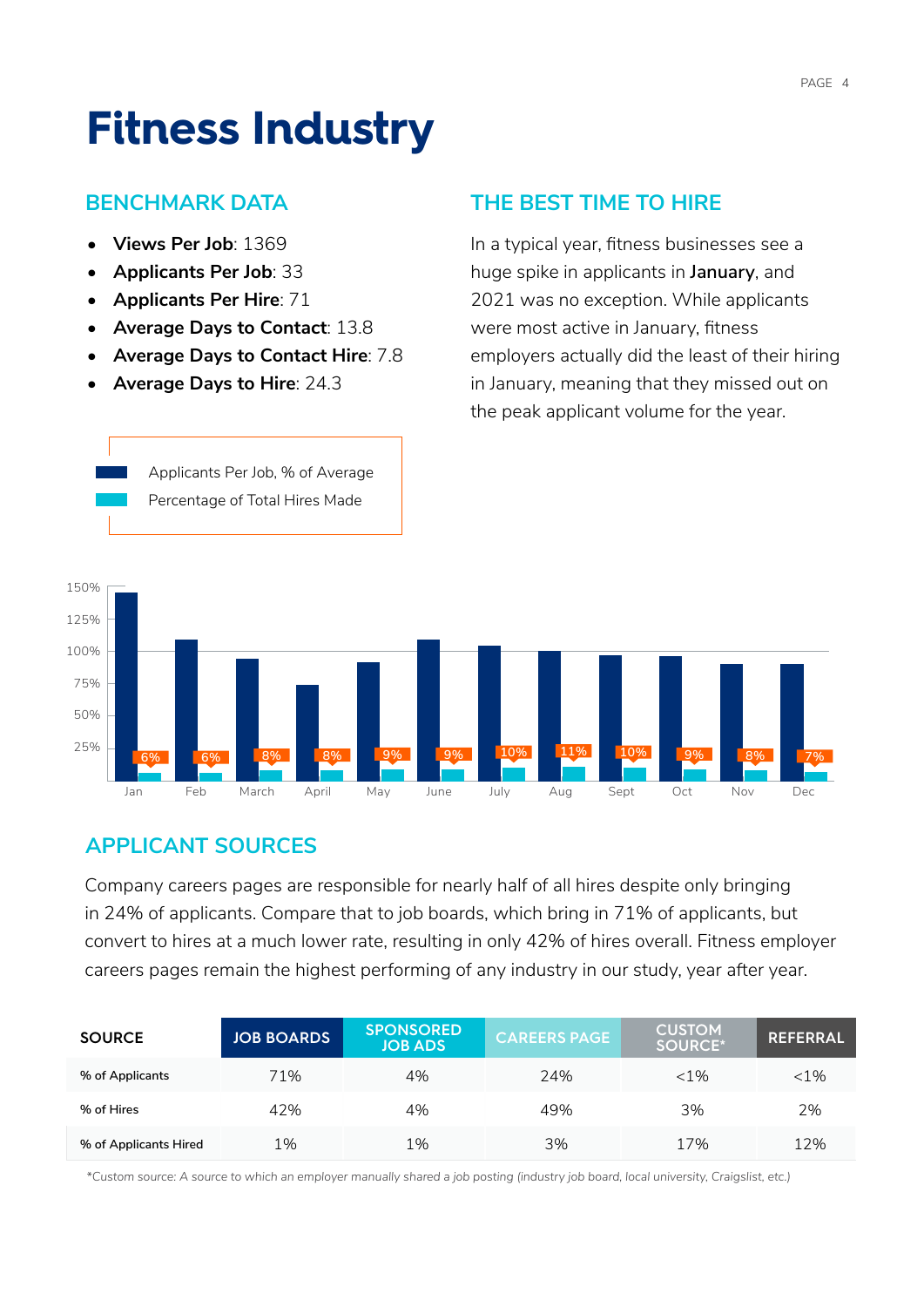#### **KEY METRICS**



#### **KEY TAKEAWAYS**

- Applicant flow for the fitness industry peaks in January a consistent trend we've observed over the past three years. However, most fitness industry employers do the majority of their hiring during the summer months and face a smaller applicant pool at that time. If you're able to, **consider recruiting in January** ahead of the summer months when competition for talent is higher.
- One explanation for the extraordinary careers page hire rate is that fitness is an industry with a [huge overlap between their customers and their potential employees](https://www.careerplug.com/blog/health-and-fitness-recruitment-webinar/) – people who love coming to your gym are often the people that are best qualified and most interested in joining your team. **Focus your efforts on marketing your employment opportunities to your customers**. Investing in a [strong careers page](https://www.careerplug.com/blog/careers-page/) and making it visible and accessible to your customers is a great way to maximize this source. If it's hard for them to find your open positions, you might lose great potential candidates to a competitor.
- The fitness industry has the greatest time-to-contact figure in our study. **Contact**  ⊕ applicants sooner so that you can [convert more of them into interviews](https://www.careerplug.com/interview-scheduling/) and have a larger talent pool to choose from the further you get down the hiring funnel.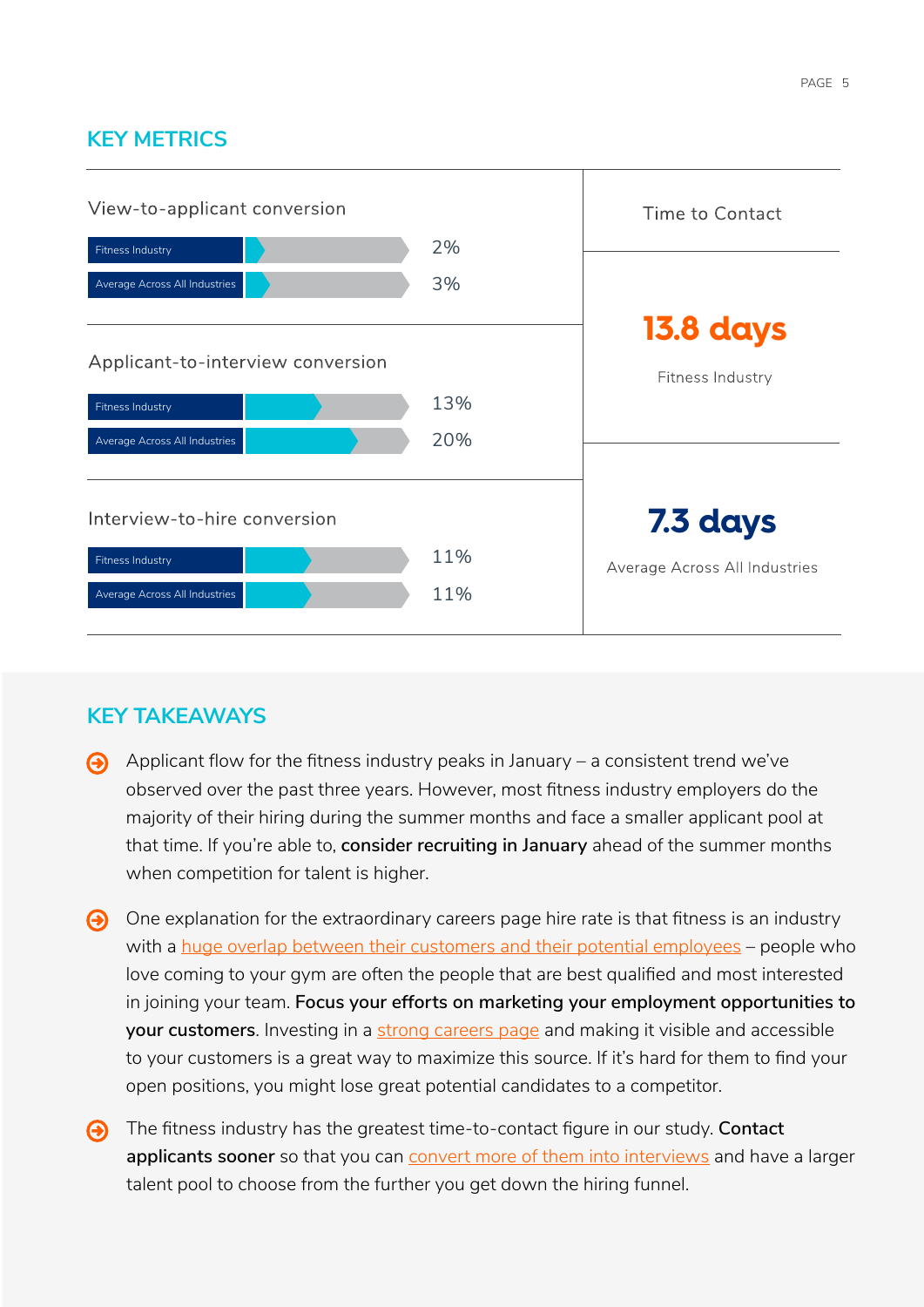## **How to Improve Your Hiring in 2022**

2021 was a rollercoaster year for recruiting, but we've gained insights into what steps businesses can take now to hire top talent regardless of the state of the job market.

1. Build your employer brand and showcase it on your careers page.

Company careers pages are a hugely successful source of hires, but an untapped source of applicants overall. Candidates who take the time to research a company tend to be high-quality candidates who are more selective about where they choose to apply. **Invest in creating an engaging and attractive [careers page](https://www.careerplug.com/blog/5-company-culture-elements-you-need-on-a-careers-page/) that showcases [employee](https://www.careerplug.com/blog/6-employee-testimonials-that-boost-careers-pages/)  [testimonials,](https://www.careerplug.com/blog/6-employee-testimonials-that-boost-careers-pages/) aspects of your company culture, and your [core values](https://www.careerplug.com/blog/how-to-write-core-values/).** 



#### **IF YOU'RE PASSIONATE ABOUT KIDS OR THE SI SWIMMING, YOU'RE AT THE RIGHT PLACE.**

.<br>We help our swimmers be safer, compete smarter, feel confident, and enjoy a life-long love of the sport. There<br>where you find the opportunity to truly make a difference. At Safe-Splash + SwimLabs, we do it every day! Not life-saving skill, we're instilling a sense of pride and confidence in kids every day

Love working with kids? Want to wear your flip-flops to work? Want to join the fastest growing swim school bra<br>hadion? Then we want YOUI We are actively recruiting professional individuals who will help us uphold the best<br>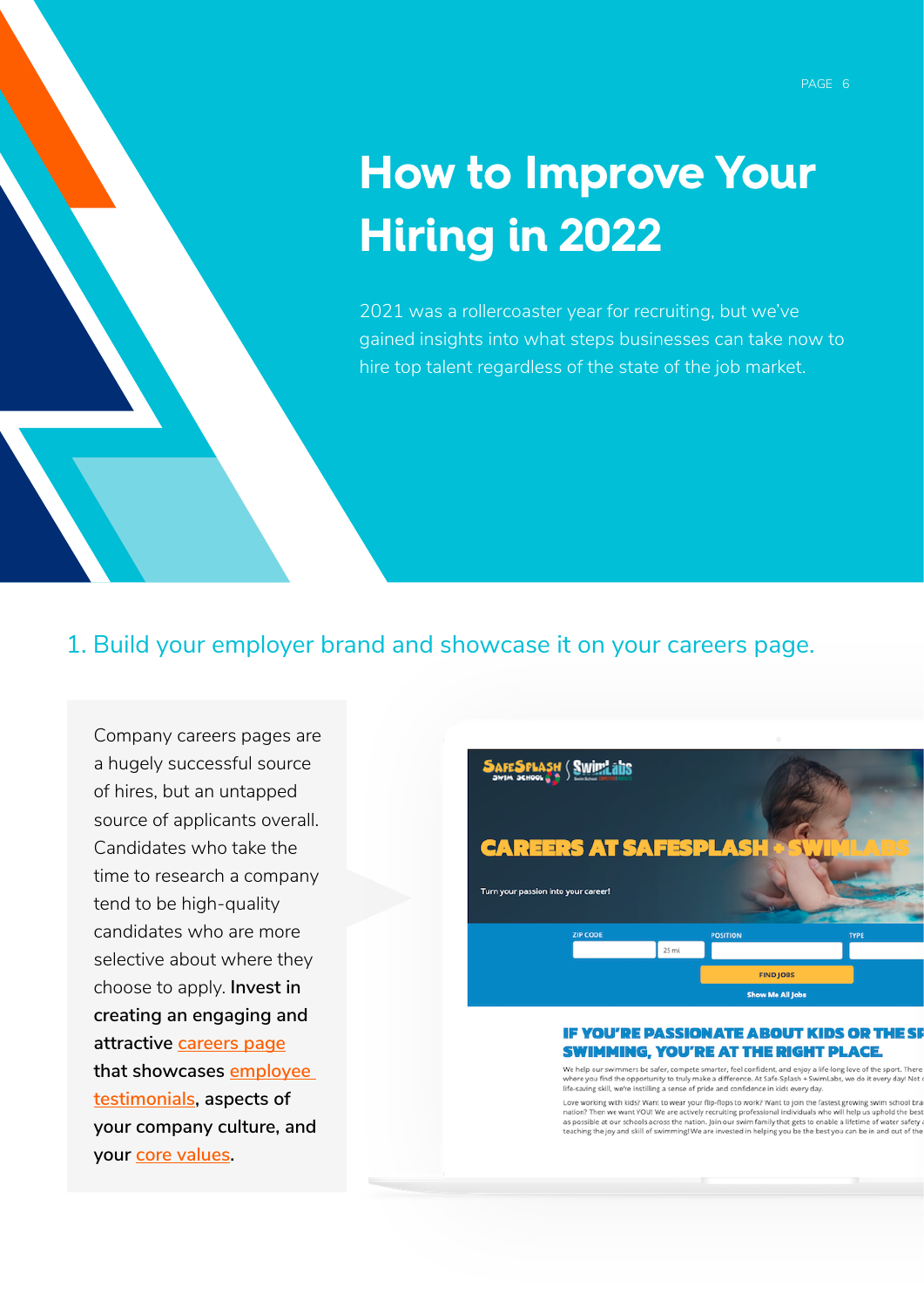#### PAGE 7

#### 2. Create better job postings to stand apart from your competitors.

In 2021, we frequently heard from employers who were [concerned about the declining](https://www.careerplug.com/blog/how-to-hire-without-many-applicants/)  [number of applicants](https://www.careerplug.com/blog/how-to-hire-without-many-applicants/) to their jobs. But our data shows that job postings received just as many views per job as in 2020 – however the number of applicants per job was cut nearly in half. This tells us that **job seekers are seeing your postings, they're just faced with more options than ever, and they're only applying to the opportunities that appeal to them the most**. As an employer, it's crucial that you write [enticing job descriptions](https://www.careerplug.com/blog/job-description-template/) so that candidates are compelled to apply to your business and not your competitors. Practice [pay transparency](https://www.careerplug.com/blog/benefits-of-pay-transparency/) by offering [competitive pay and benefits](https://www.careerplug.com/blog/2022-hourly-workers-compensation-expectations-report/) and advertising it in the job posting.

#### 3. Create a job marketing strategy that doesn't rely on job boards.

Compile a list of [custom sources](https://www.careerplug.com/blog/best-untapped-candidate-sources/) like industry-specific job boards, community message boards, local and university job boards, and email campaigns to customers. Compile another list of employees, friends, and colleagues in your personal network to reach out to for referrals. Our data shows **these sources produce the highest-quality candidates, yet the lowest percentage of applicants**. Plan on targeting them before your next round of hiring.



#### 4. Communicate with candidates faster.

Employers are now quicker to hire, shaving nearly a week off their time-to-hire between 2020 and 2021. You'll want to move fast before your competition scoops up quality candidates. **Try [text recruiting](https://www.careerplug.com/text-recruiting-software/) to communicate with candidates faster**. Text messages receive an 8 times higher response rate than email, along with a much faster response time. An applicant tracking system like CareerPlug can also help you [quickly evaluate candidates](https://www.careerplug.com/applicant-screening-software/) using a proven hiring process, allowing you to accelerate your hiring decisions without sacrificing quality.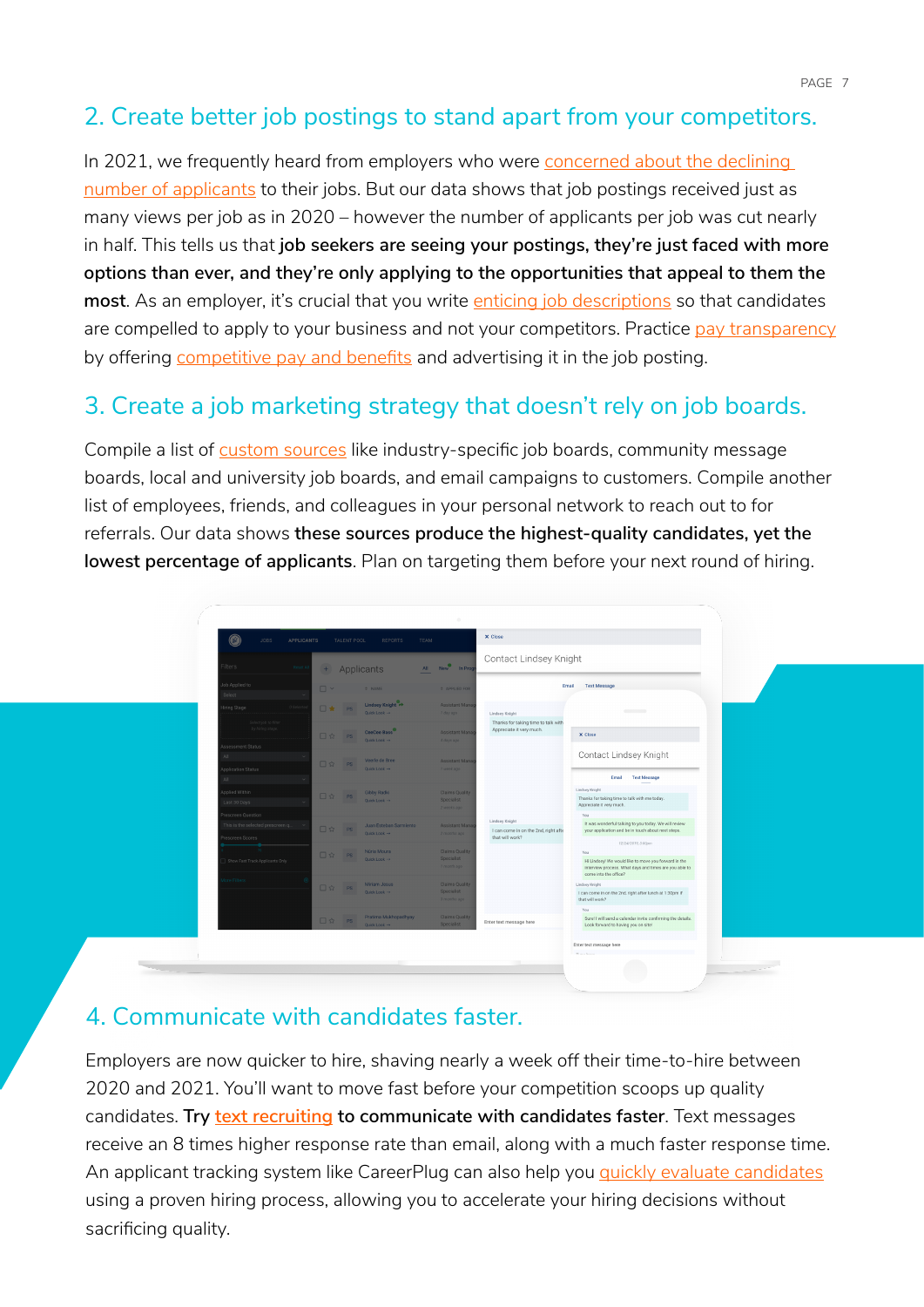

#### **ABOUT CAREERPLUG**

CareerPlug is a software company on a mission to solve the #1 challenge of running a business: attracting and hiring the right people. More than 14,000 clients love working with us because we give them a proven playbook to make the right hires. And you don't need to be an HR pro to succeed, since our software is easy enough for anyone to use. We're committed to Making Hiring Easier for all businesses. And it's our goal that by sharing original research reports like this one, we can contribute to this mission.